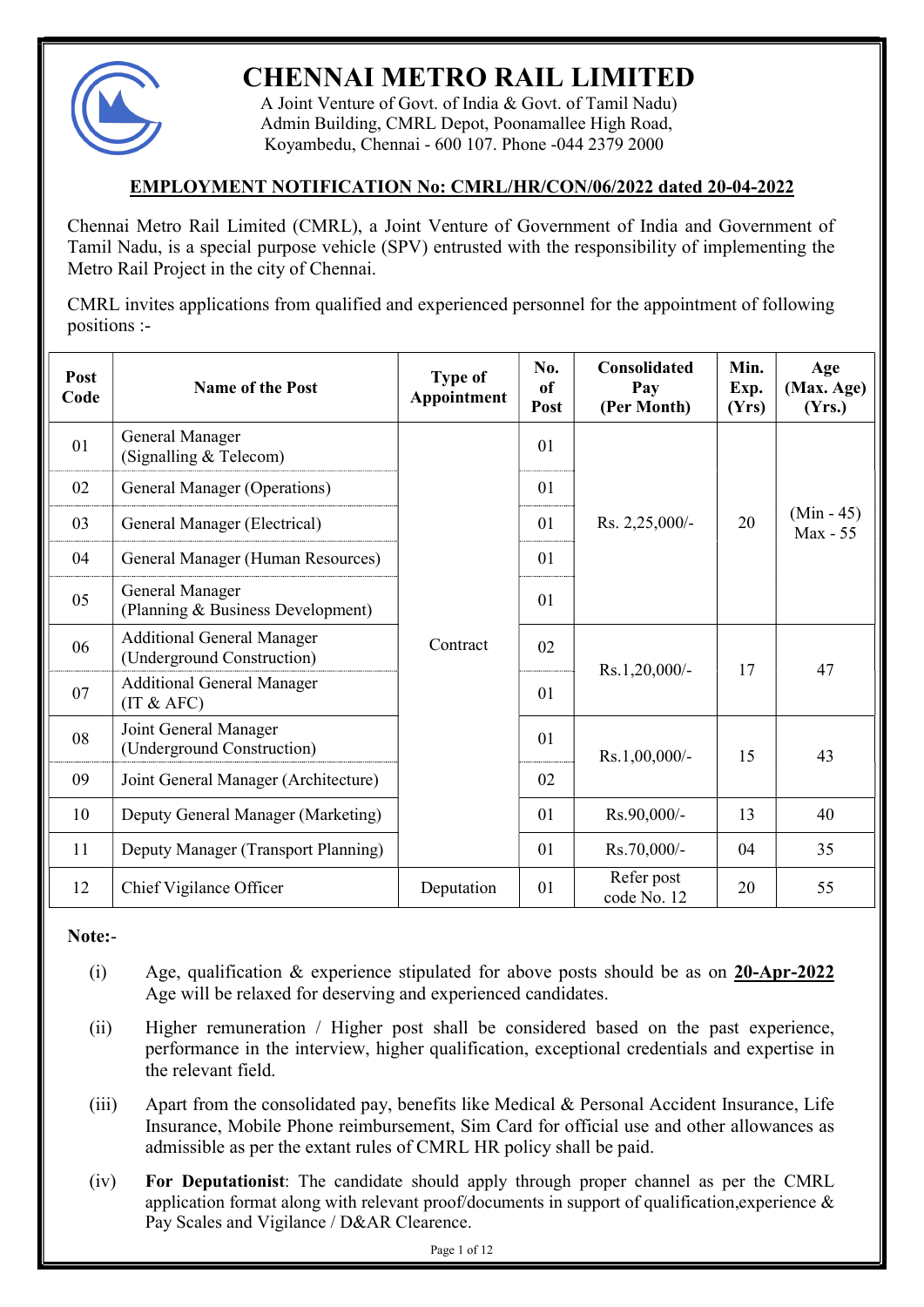## 1. Required Qualification and Experience:-

# Post Code No. 01 - General Manager (Signalling & Telecom) (01 Post):-

Must be a B.E /B.Tech in ECE or Electronics or Communication Engineering or equivalent degree from a recognized University / Institute, approved by AICTE / UGC.

Candidate should possess minimum 20 years of post-qualification experience in design, installation, testing, commissioning of Signal processing systems / Automatic Signalling system / Electronic Interlocking system / Train Protection systems / communication systems like backbone OFC, copper or other cable, LAN/VAN, Digital/IP exchange, PA system, Surveillance system, PIDS system etc.

Experience in Metro Railway Projects operation of AFTC based automatic signalling/ CBTC signalling system and centralised operations and mission critical communication Systems would be an added advantage.

#### Post Code No. 02 - General Manager (Operations) - (01 Post):-

Must be a graduate in any discipline with Masters / post graduate degree / diploma in Business Administration from a recognized University / Institute, approved by AICTE / UGC.

Minimum 20 years of post-qualification experience in Operations and Maintenance in an organisation of repute.

Experience in operation of Metro / Railway would be preferable.

Candidate should be conversant with functioning in a computerized environment.

#### Post Code No. 03 - General Manager (Electrical) (01 Post) :-

Must be a B.E / B.Tech Electrical / Electrical & Electronics / Electronics & Communication / Mechanical Engineering from a recognized University / Institute, approved by AICTE / UGC.

The candidate should possess minimum 20 years of post qualification experience of working in construction projects / Metros/ other PSUs / Private sector/ multistorey buildings dealing in Electrical & Mechanical system, Lift & Escalator works with adequate experience in planning, designing, supplying, testing, installation & commissioning of Electrical & Mechanical Engineering works for Projects in Urban & Suburban environment in large projects.

Candidate should be conversant with national and international standards, IE Rules, Electrical  $\&$ Fire Safety, computerized designing & drawings, latest E&M technologies and obtaining statuary clearances.

#### Post Code No. 04 - General Manager (Human Resources) - (01 Post):-

Must be a graduate in any discipline with Post graduation in HR or equivalent degree from any recognized University or Institute.

Candidates should possess 20 years of post qualification experience in handling HR & Administration works like formulation and implementation of HR policies, General Administration, Manpower Planning, Recruitment, Employee Relations, IR matters, Wage & Salary administration, Employee Welfare, Training and Development activities, Performance Appraisal systems,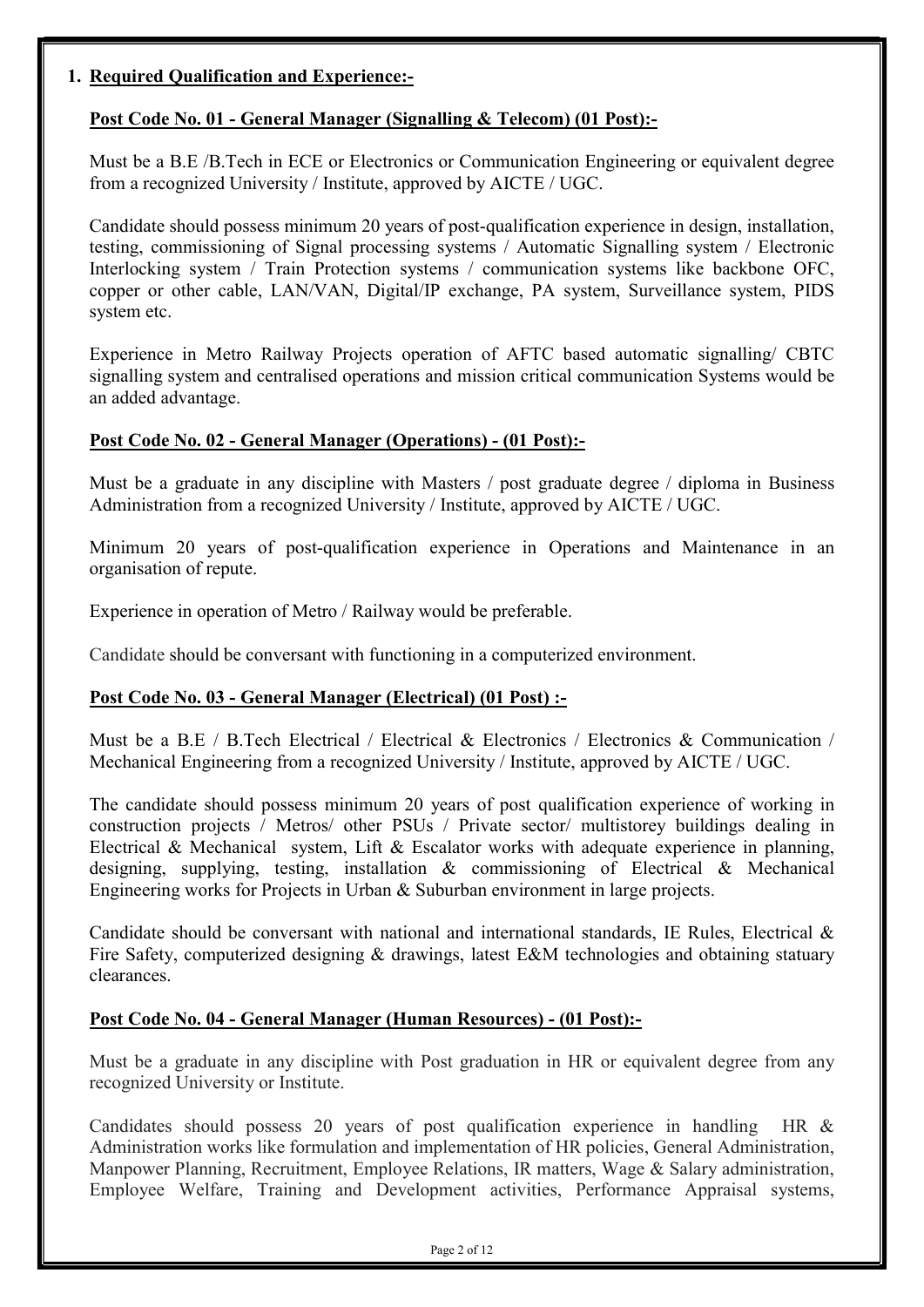Grievance Redressal. The incumbent should be well versed in Labour Laws and possess experience in handling labour related cases.

# Post Code No. 05 - General Manager (Planning & Business Development) - (01 Post):-

Must be a graduate from a recognized University / Institute with a MBA degree. The candidate should have minimum 20 years of post-qualification experience in Transport sector and business development. An experience in Metro Rail projects / undertaking in similar kind of large scale infrastructure development projects and managing a large portfolio of developed property will be a desirable attribute.

# Post Code No. 06 - Additional General Manager (Underground Construction) - (02 Posts):-

Must be a B.E / B.Tech (Civil) graduate from a recognized University / Institute, approved by AICTE / UGC. Possession of M.E / M.Tech degree (Civil / Structural Engineering) is preferable. The candidate should have minimum 17 years of post qualification experience in execution of large Infrastructure projects like Underground Tunnel having experience as mentioned below:-

- i. Out of 17 years experience, minimum 5 years of experience in Underground metro construction either in Tunnel (TBM) or UG station works are essential.
- ii. Should be familiar with Contract Management / FIDIC contracts and International civil construction contracts.
- iii. Should have good exposure in QA / QC systems and safety monitoring systems.
- iv. Should have good coordination skill to liase with other stakeholders.
- v. Ensure timely achievement of project targets, strategic inputs and decisions for speedy resolution of issues.
- vi. Monitor General Consultant / contractor performance .
- vii. Should maintain and ensure good coordination with Government agencies for facilitation of approvals.
- viii. Appraise inter-departmental coordination issues to management.

# Post Code No. 07 - Additional General Manager (IT & AFC) (01 Post):-

Must be a B.E /B.Tech in Electronics / Electronics Communication / Computer Science / IT or equivalent degree from a recognized University / Institute, approved by AICTE / UGC.

The candidate should possess minimum 17 years of post-qualification experience in design, installation, commissioning and maintenance of large IT systems. He should have exposure in Configuration & maintenance of IT Network (Like LAN, SD-WAN, VPN, IPVPN, Internet network) and Maintenance of servers etc.

Experience in Contactless Smart Card based AFC systems would be an added advantage.

#### Post Code No. 08 - Joint General Manager (Underground Construction) - (01 Post):-

Must be a B.E / B.Tech (Civil) graduate from a recognized University / Institute, approved by AICTE / UGC. Possession of M.E / M.Tech degree (Civil / Structural Engineering) is preferable. The candidate should have minimum 15 years of post qualification experience in execution of large Infrastructure projects like Underground Tunnel having experience as mentioned below:-

i. Out of 15 years experience, minimum 5 years of experience in Underground metro construction either in Tunnel (TBM) or UG station works are essential.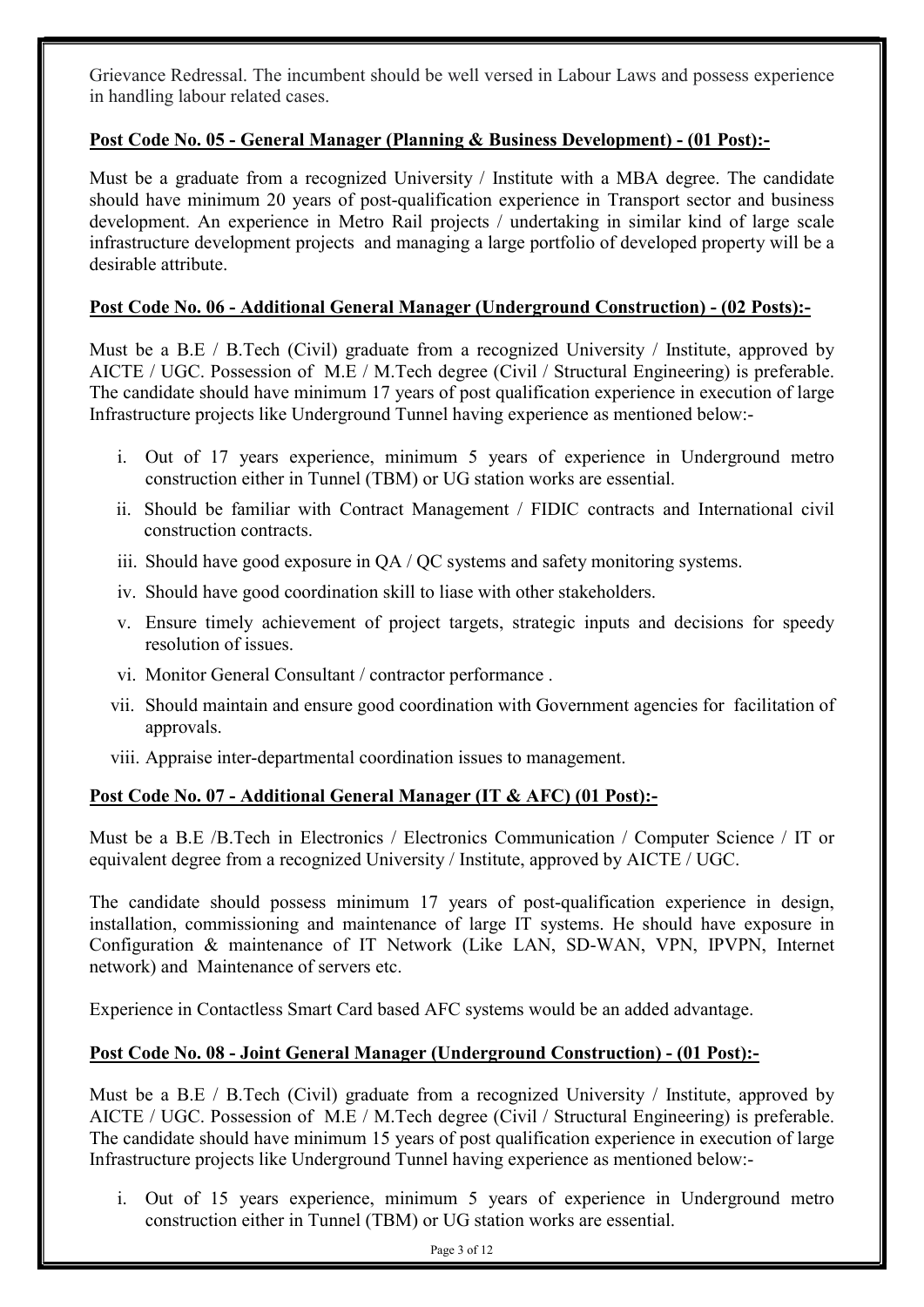- ii. Should be familiar with Contract Management / FIDIC contracts and International civil construction contracts.
- iii. Should have good exposure in QA / QC systems and safety monitoring systems.
- iv. Should have good coordination skill to liase with other stakeholders.
- v. Ensure timely achievement of project targets, strategic inputs and decisions for speedy resolution of issues.
- vi. Monitor General Consultant / contractor performance .
- vii. Should maintain and ensure good coordination with Government agencies for facilitation of approvals.
- viii. Appraise inter-departmental coordination issues to management.

#### Post Code No. 09 - Joint General Manager (Architecture) - (02 Posts):-

Must be a B.Arch graduate from a recognized University / Institute, approved by AICTE / UGC. The candidate should have minimum 15 years of post qualification experience in architecture design and planning.

Should possess thorough knowledge of Green building ratings.

Should be proficient with NFPA 130 and NBC Standards for design of transit system egress analysis emergency evacuation.

Should also be able to arrange/coordinate sample, scheme and patterns; mock-up for various architecture finishes elements as per latest industry trends.

Should have knowledge of design software like AutoCAD, Revit, 3D Max, Photoshop, sketch up, etc. to develop plans and schemes, 3D views required by the management.

Experience in underground metro system, metro transit systems, service & interface coordination with various systems including tracks, alignment, signalling, MEP, VAC, AFC, platform screen door, lift & escalator and OHE, multi-model transportation integration, feasibility studies, tendering & evaluation, design optimisation in Architecture, co-ordination with other Government/Private bodies for land acquisition, FIDIC conditions, material approval, interior finishes, review & approval of BEP, design and drawings, stations graphics and art work, signage and way finding barrier free design, restoration and reinstatement of stations in line with land take and coherent to the requirements of civic infra structures authorities of city is desirable.

#### Post Code No. 10 - Deputy General Manager (Marketing) - (01 Post):-

Must be a Graduate in any discipline with Masters / post graduate degree / diploma in Business Administration with specialization as marketing from a recognized University / Institute, approved by AICTE / UGC.

The candidate should have minimum 13 years of post qualification experience in executive grade in marketing like formulation and implementation of marketing strategy, marketing planning, identification of alternate revenue opportunities, property development, client handling, institutional marketing, PPP projects, structuring market research studies, marketing campaigns, promotional events, Public Relations etc.

Exposure in Public Transport system would be preferable.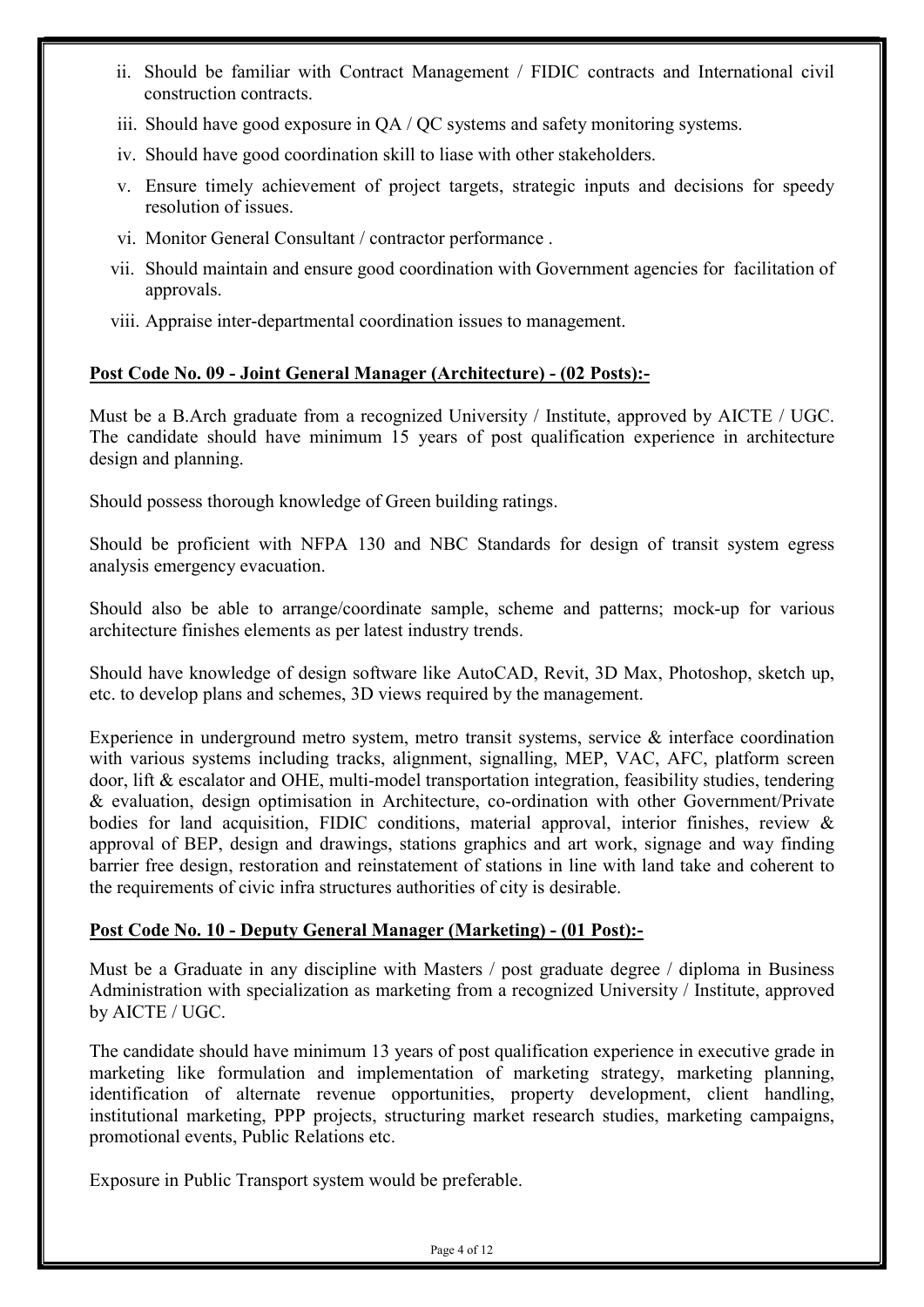## Post Code No. 11 - DM (Transport Planning) - (01 Post):-

Must be a M.E / M.Tech (Transportation Planning / Transportation Engineering / Traffic Engineering / Urban Engineering) from a recognized Institute / University, approved by AICTE / UGC. The candidate should have minimum post-qualification experience of 4 years in execution of large Transportation infrastructure projects and also involved in city level Transportation studies such as CCTS, CMP, Feasibility, DPR, etc.,

#### Duties and Responsibilities:-

- i. Transport Planning for Metro Rail Operations.
- ii. Overall Integrated Planning with respect to city mass rapid transit system/Public Transport system.
- iii. Dealing with Multi Modal Integration Transport system issues & solutions.
- iv. Preparation of Station accessibility plan (People/Vehicle).
- v. Periodical review of metro ridership data and metro passenger travel pattern.
- vi. Periodical review of Metro operations plan with respect to Passenger demand.
- vii. To prepare Strategy on Feeder Bus operations.
- viii. To Monitor Fare box revenue.
	- ix. To Coordinate with State/Central Government agencies regarding Transport Planning Projects and issues.
	- x. CUMTA coordination Works.
	- xi. To review and monitoring of various Transport Planning related consultancy assignments such as Feasibility study, DPR, Techno economic feasibility, etc.,

## Post Code No. 12 - Chief Vigilance Officer - (01 Post) - On Deputation basis:-

#### Required Qualification and Experience:-

Must be an officer from a Group 'A' Services who have been drawing pay in the SAG Cadre continuously for 3 years or Officers of the CPSE 's, who have completed 20 years on Group 'A' equivalent posts in a CPSE and are holding posts drawing pay equivalent to SAG in their organisation. Experience in handling vigilance matters and DAR will be essential. The officers will be considered for the appointment based on their past experience in Administrative vigilance, Investigation and public procurement matters.

#### Scale of Pay:

The deputationist shall have option either to draw pay being drawn in the parent organization with deputation allowance and project allowance at 10% of Basic Pay each.

(or)

To draw equivalent cadre IDA pay scale in CMRL with IDA, HRA and Cafeteria Allowance.

#### Tenure of deputation:

Initial Period of deputation will be for a period of 3 years, which shall be extendable up to 5 years.

#### 2) Selection process:

The selection methodology comprises two-stage process, interview followed by medical examination. The selection process will judge the candidate on different facets like knowledge, skills, comprehension, attitude, aptitude and physical fitness.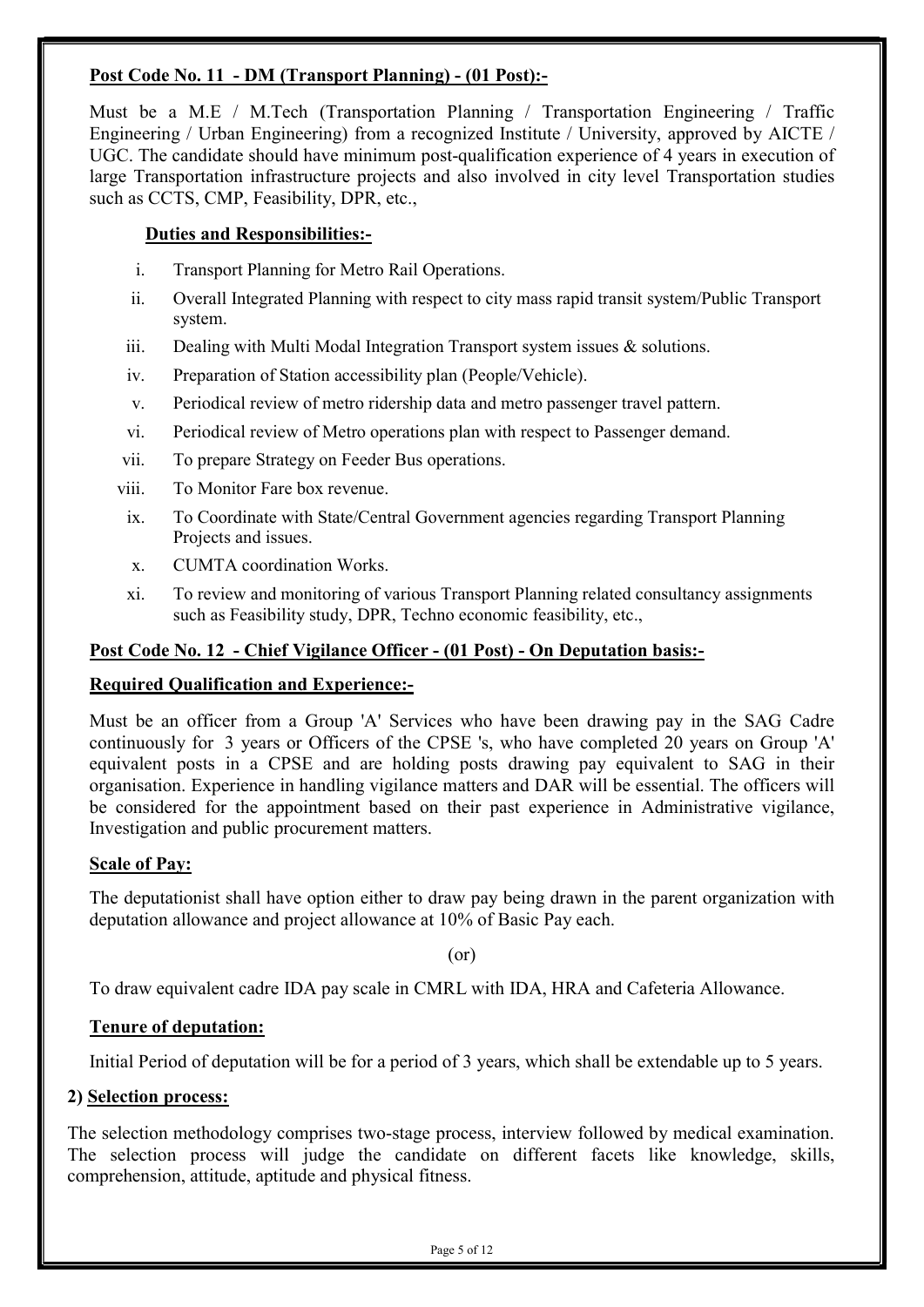#### Medical Examination:

Expenses for the first time medical examination of the candidate will be borne by CMRL. However, in case a candidate seeks extension for joining, then the second time medical examination expenditure will be borne by the candidate. To & fro travel expenses for the medical test shall be borne by the candidate. The candidate who fails in the prescribed medical test will not be given any alternative employment and decision of CMRL is final on this issue.

#### 3) Character & Antecedents:

The success in the above stated selection process does not confer any right to appointment unless CMRL is satisfied after such an inquiry, as may be considered necessary, that the candidate's character and antecedents is suitable in all respects for appointment to the service.

#### 4) Concessions & Relaxations:

- a. The age limit prescribed shall be increased by five years in respect of candidates belonging to Scheduled Castes or Scheduled Caste (Arunthathiyars) or Scheduled Tribes and two years in respect of candidates belonging to Most Backward Classes/ Denotified Communities, Backward Classes (other than Muslim) or Backward Classes (Muslim).
- b. A Differently Abled Person shall be eligible for an age concession up to ten years over and above the age limits prescribed for the notified post by direct recruitment only, provided the applicant is otherwise fully suitable and the disability is not such as would render him incapable of efficiently discharging the duties w.r.t post for which the candidate is selected.
- c. The upper age for Ex-Servicemen will be prescribed age limit plus the length of service in armed forces plus 03 years.

#### 5) Payment of application fee (including postage charges) (Non-refundable):

a. Unreserved  $\&$  candidates falling under other catagory are required to pay a Non-refundable fee of Rs.300/- and SC/ST are required to pay a non-refundable fee of Rs.50/- (for processing & postage charge) either in the form of Demand Draft drawn in favour of M/s Chennai Metro Rail Limited, payable at Chennai or may transfer the fees through electronic mode to the below mentioned account and submit the NEFT receipt/acknowledgement details in a printed copy along with the application form.

## BENEFICIARY NAME: M/S CHENNAI METRO RAIL LIMITED SBI Account: 00000030990166827 IFSC: SBIN0009675 BRANCH: KOYAMBEDU, CHENNAI

- b. Candidates should clearly mention their name, post code and mobile number at the back of the Demand Draft. No application fee for Differently Abled persons. Only disability certificate to be attached along with the application.
- c. Fee once paid will not be refunded under any circumstances. Candidates are therefore requested to verify their eligibility and time limit before paying the application fee.
- d. Application form forwarded without prescribed format of CMRL and Demand Draft will be summarily rejected.

#### 6) General Conditions:

- a. Only Indian Nationals need apply.
- b. Age, Qualification & experience stipulated above should be as on 20-April-2022. The candidates are advised to ensure before applying that they fulfill the eligibility criteria and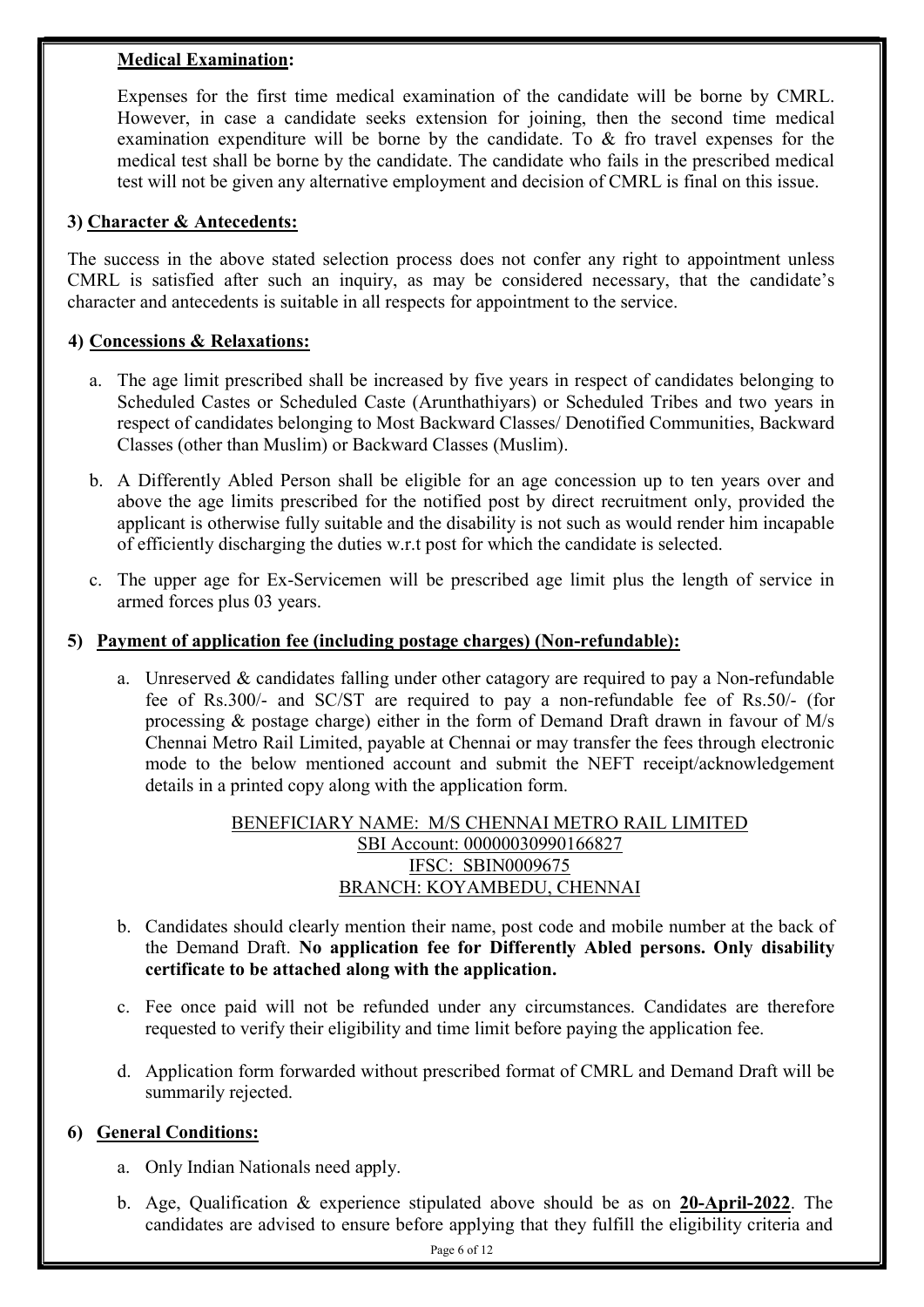other requirements mentioned and that the particulars furnished by them are correct in all aspects. In case, if it is detected at any stage of recruitment process that the candidate does not fulfill the eligibility criteria and / or does not comply with other requirements of this advertisement and / or the candidate has furnished any incorrect or false information or has suppressed any material fact, the candidature is liable to be rejected. If any of the above short comings is / are detected even after appointment, the services will be terminated without any notice.

- c. The contract period is initially for a period of 2 years and the same will be extended for further period subject to requirement and performance of the candidates as per the existing terms and conditions on mutual consent.
- d. In order to regulate the number of candidates to be called for interview, if so required, the management reserves the right to raise the minimum eligibility standards/criteria.
- e. Merely meeting the above qualifications and experience shall not entitle a candidate to be selected for interview. Only short-listed candidates will be notified for interview. CMRL reserves the right to shortlist the candidates. Acceptance or rejection of application of the candidates will be at the sole discretion of Management.
- f. Depending on the requirements, the CMRL reserves the right to cancel / curtail / increase the number of vacancies without any further notice and without assigning any reason thereof.
- g. Depending upon the response, the management reserves the right to increase or decrease the eligibility standards / criteria for the said post.
- h. No TA/DA will be paid by CMRL to the candidates for attending the interview.
- i. CMRL reserves the right to withdraw the advertised posts at any time without assigning any reason and also reserves the right to fill either in the same position or at a lower position or not to fill the posts and CMRL decision in this regard shall be final.
- j. Persons already working in Government / PSU organization should apply through proper channel and produce NOC at the time of interview.
- k. Incomplete application or without relevant supporting enclosures (self-attested copies of degree/mark sheet/experience certificate of the latest position should indicate a detail/ nature / function / job presently being handled) will be out rightly rejected.
- l. Candidates attempting to influence or interfere with the selection process will be rejected summarily and be declared disqualified for future CMRL recruitments.

#### 7. How to Apply:

- a. Applications must be in response to our advertisement quoting "Employment Notification No." and "Post applied for" in the application form.
- b. Applications should be submitted strictly as per the prescribed format of CMRL.
- c. Name of the "Post applied for" should be superscribed on the envelope containing the application.
- d. Candidates who fulfill the above requirement should submit duly filled application form as per attached format in hardcopy along with prescribed application fee (DD/NEFT) supported by Bio-Data and one set of self-attested copies of educational qualification certificate, experience certificate, birth certificate, community certificate and latest passport size photo through proper channel to the following address on or before 14-May-2022.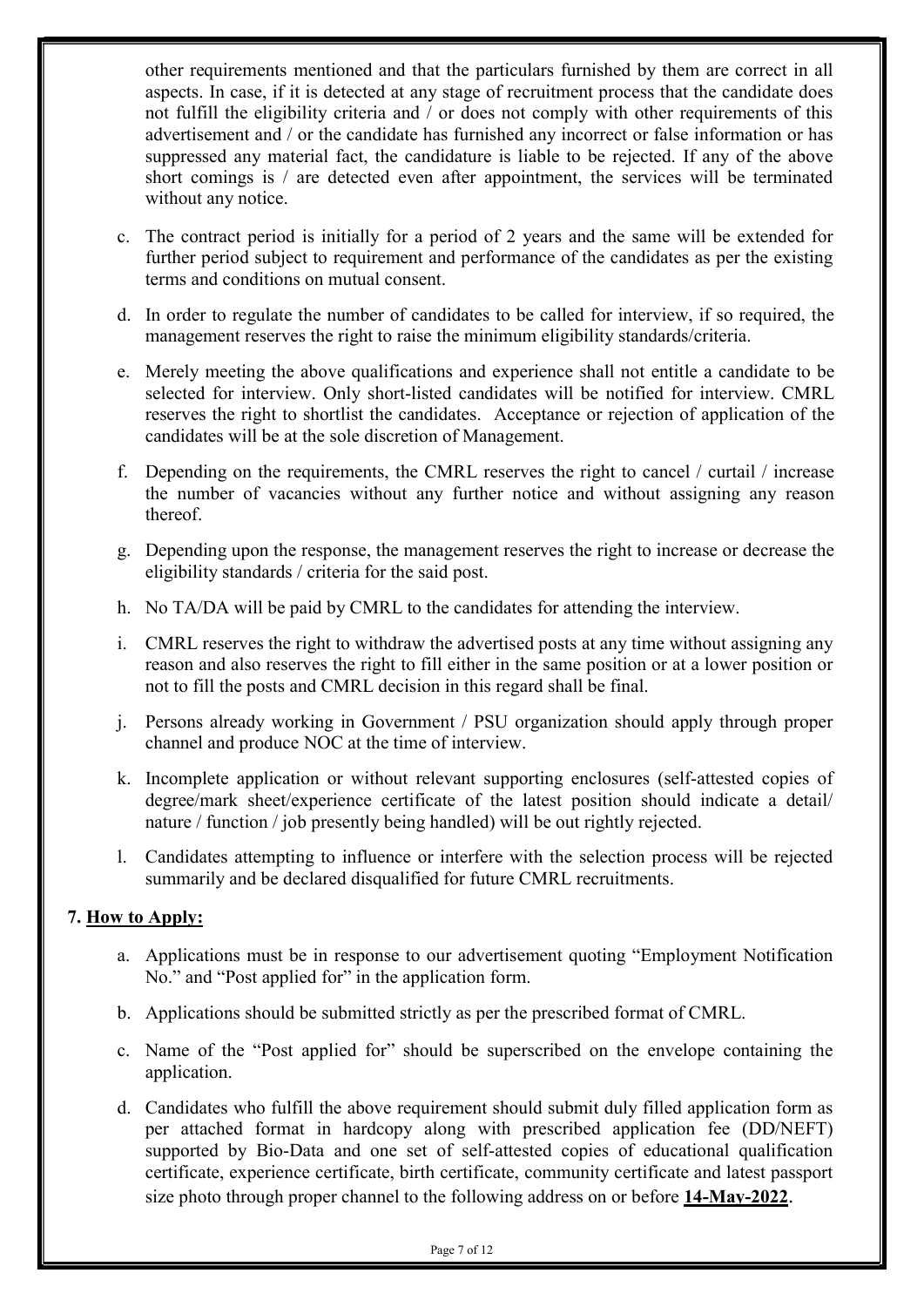e. Prescribed application form along with the requisite documents must be forwarded only by hard copy to CMRL through Post/Courier addressed to

#### JOINT GENERAL MANAGER (HR) CHENNAI METRO RAIL LIMITED CMRL DEPOT, ADMIN BUILDING, POONAMALLEE HIGH ROAD, KOYAMBEDU, CHENNAI - 600 107.

- f. CMRL will not be responsible for any delay/loss in postal transit of any application or DD/NEFT payment details or any other documentary proof.
- g. Candidates shall compulsorily provide a valid email ID in the application Form.All correspondence from CMRL shall be sent only through the email ID provided by the candidate.
- h. Telephonic queries (044-2379 2000) will be attended on all working days between 10:00 a.m to 6.00 p.m.
- i. Email queries may be addressed to " $\frac{ln(a)$  cmrl.in"

Joint General Manager (HR).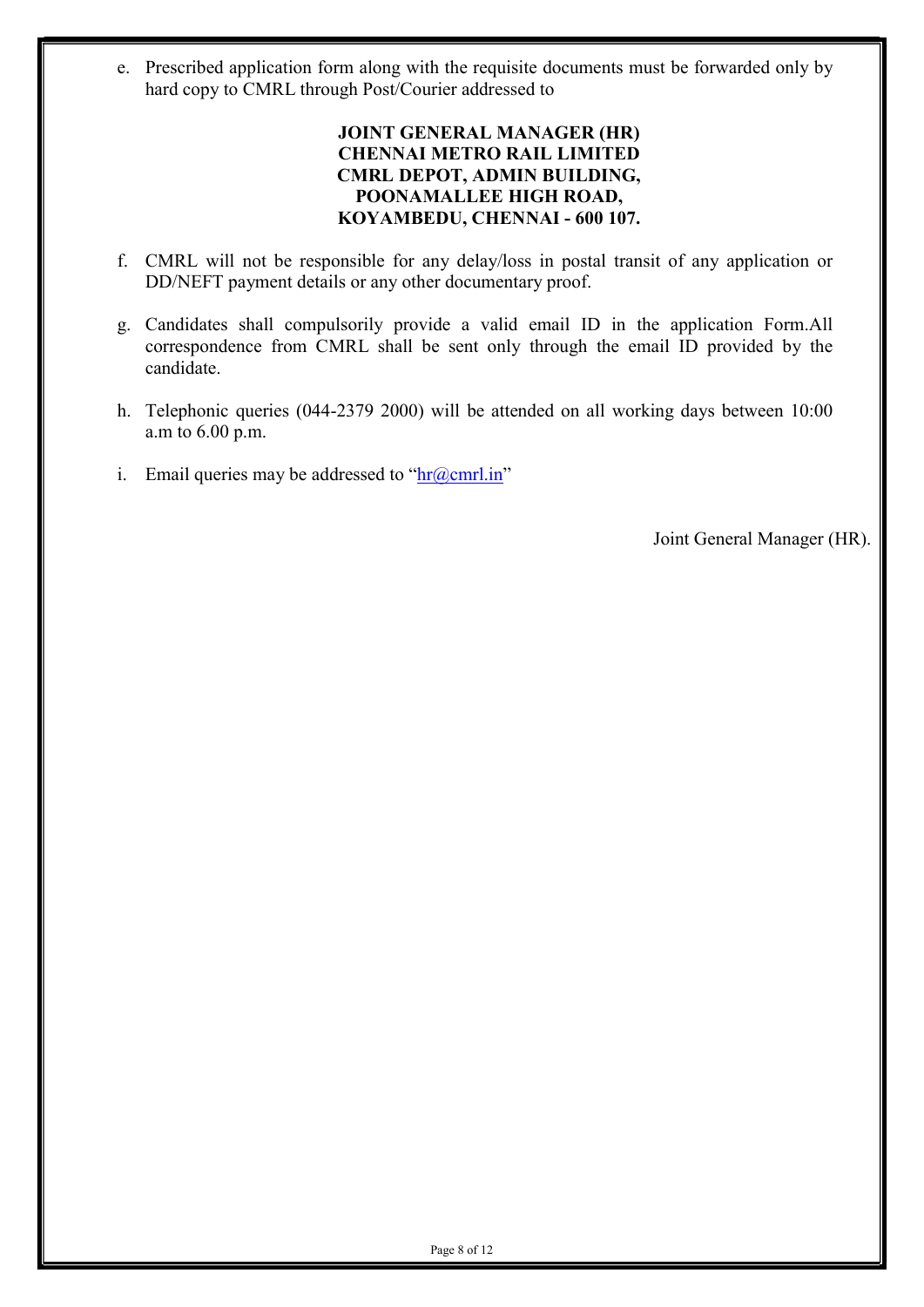

# CHENNAI METRO RAIL LIMITED

I

(A Joint Venture of Govt. of India & Govt. of Tamil Nadu) Admin Building, CMRL Depot, Poonamallee High Road, Koyambedu, Chennai – 600 107.

|                                                           |         |            |                             |                      |             |           |              | <b>APPLICATION FORM</b><br>(Please fill in <b>BLOCK</b> Letters only)                           |                      |                                   |                       |                       |  | Affix Self-       |  |
|-----------------------------------------------------------|---------|------------|-----------------------------|----------------------|-------------|-----------|--------------|-------------------------------------------------------------------------------------------------|----------------------|-----------------------------------|-----------------------|-----------------------|--|-------------------|--|
| Attested<br>Photograph                                    |         |            |                             |                      |             |           |              |                                                                                                 |                      |                                   |                       |                       |  |                   |  |
|                                                           |         |            |                             |                      |             |           |              |                                                                                                 |                      |                                   |                       |                       |  |                   |  |
| <b>Personal Details:</b>                                  |         |            |                             |                      |             |           |              |                                                                                                 |                      |                                   |                       |                       |  |                   |  |
| <b>Name in CAPITAL LETTERS</b>                            |         |            |                             |                      |             |           |              |                                                                                                 |                      |                                   |                       |                       |  |                   |  |
|                                                           | Surname |            |                             | First name           | Middle name |           |              |                                                                                                 |                      |                                   |                       |                       |  |                   |  |
|                                                           |         |            |                             |                      |             |           |              |                                                                                                 |                      |                                   |                       |                       |  |                   |  |
|                                                           |         |            |                             | <b>Father's Name</b> |             |           |              |                                                                                                 |                      |                                   |                       | <b>Husband's Name</b> |  |                   |  |
|                                                           |         |            |                             |                      |             |           |              |                                                                                                 |                      |                                   |                       |                       |  |                   |  |
| <b>Nationality</b>                                        |         |            | <b>State of Domicile</b>    |                      |             | Gender    |              |                                                                                                 |                      |                                   | <b>Marital Status</b> |                       |  |                   |  |
|                                                           |         |            |                             |                      | M           |           | $\mathbf{F}$ |                                                                                                 | Married<br>Unmarried |                                   | Widow                 |                       |  | Divorcee          |  |
| <b>Date of Birth</b><br>(DD/MM/YYYY)                      |         | <b>Yrs</b> | Age (as on<br><b>Months</b> | <b>Days</b>          |             |           |              |                                                                                                 | Religion             |                                   |                       |                       |  |                   |  |
|                                                           |         |            |                             |                      |             |           | Hindu        | Muslim                                                                                          |                      | Specify if<br>Christian<br>Others |                       |                       |  |                   |  |
| Category<br>Authority for categories other than General). |         |            |                             |                      | MBC &       |           |              | (Tick the appropriate category and enclose valid certificate from the appropriate<br><b>SCA</b> |                      |                                   |                       |                       |  | Differently Abled |  |
| <b>GEN</b>                                                | BC      |            | <b>BCM</b>                  | DC                   |             | <b>SC</b> |              | <b>ST</b>                                                                                       |                      | EX-Service                        |                       |                       |  | Person            |  |
| Local Address / Address for communication                 |         |            |                             |                      |             |           |              | Permanent Address:                                                                              |                      |                                   |                       |                       |  |                   |  |
|                                                           |         |            |                             |                      |             |           |              |                                                                                                 |                      |                                   |                       |                       |  |                   |  |
|                                                           |         |            |                             |                      |             |           |              |                                                                                                 |                      |                                   |                       |                       |  |                   |  |
| Tel. No / Mobile No:                                      | Pin     |            |                             |                      |             |           |              |                                                                                                 |                      | Pin                               |                       |                       |  |                   |  |
| E-mail:                                                   |         |            |                             |                      |             |           |              |                                                                                                 |                      |                                   |                       |                       |  |                   |  |
| Home Town                                                 |         |            |                             |                      |             |           |              |                                                                                                 |                      |                                   |                       |                       |  |                   |  |
|                                                           |         |            |                             |                      |             |           |              |                                                                                                 |                      |                                   |                       |                       |  | (Signature)       |  |
|                                                           |         |            |                             |                      |             |           | Page 9 of 12 |                                                                                                 |                      |                                   |                       |                       |  |                   |  |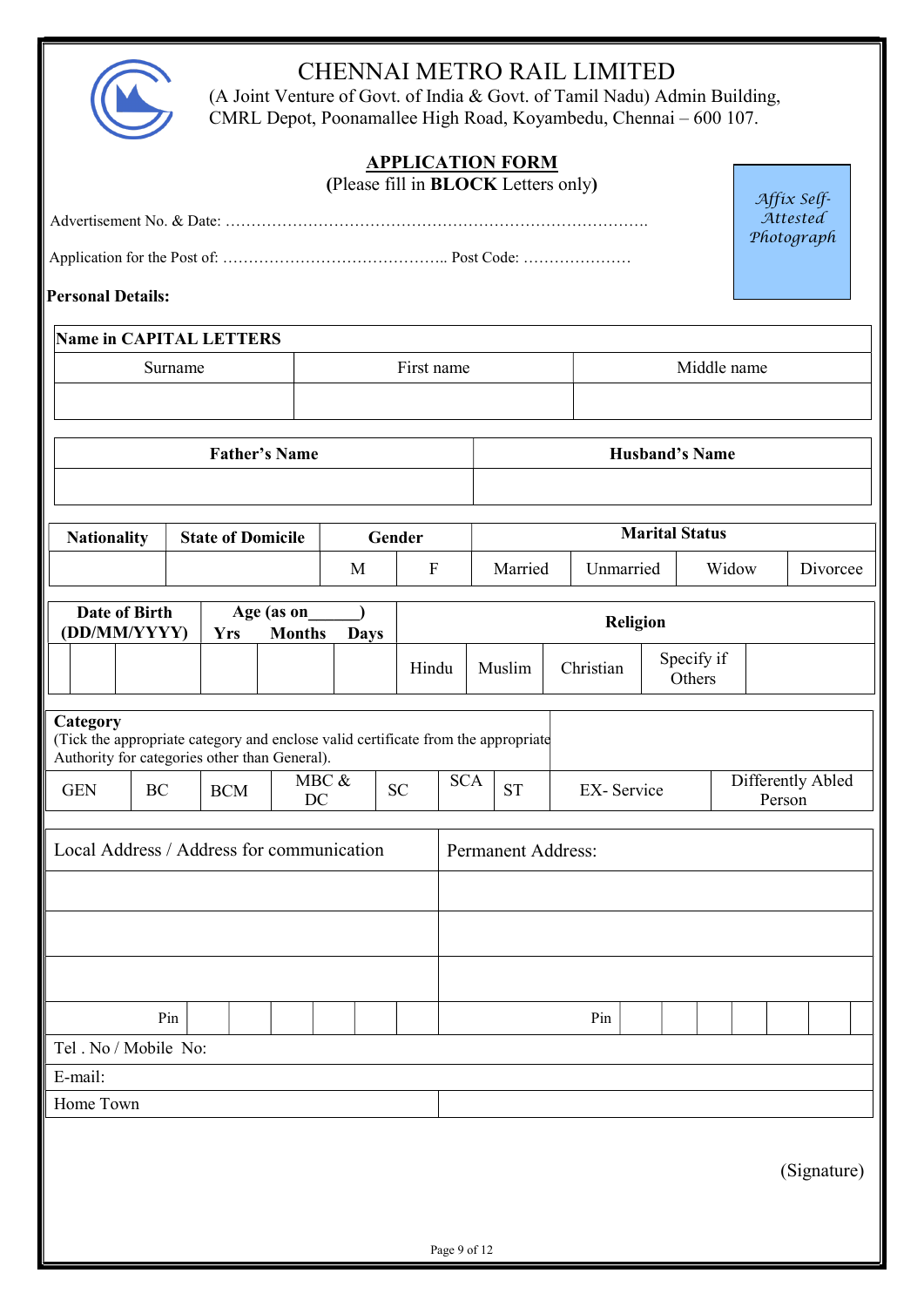| Qualification                                                                                    |                   | College / University /<br><b>Institution</b> |                                       |                          | Name of the<br><b>Degree</b>               | <b>Duration of</b><br>the course | Year of<br>passing        | % of<br>Marks/<br><b>CGPA</b> |
|--------------------------------------------------------------------------------------------------|-------------------|----------------------------------------------|---------------------------------------|--------------------------|--------------------------------------------|----------------------------------|---------------------------|-------------------------------|
| Matriculation (10 <sup>th</sup> STD.)                                                            |                   |                                              |                                       |                          |                                            |                                  |                           |                               |
| Higher Secondary $(+2)$                                                                          |                   |                                              |                                       |                          |                                            |                                  |                           |                               |
| Diploma                                                                                          |                   |                                              |                                       |                          |                                            |                                  |                           |                               |
| UG                                                                                               |                   |                                              |                                       |                          |                                            |                                  |                           |                               |
| $\mathbf{P}\mathbf{G}$                                                                           |                   |                                              |                                       |                          |                                            |                                  |                           |                               |
| Other Qualifications                                                                             |                   |                                              |                                       |                          |                                            |                                  |                           |                               |
| Work Experience (Self attested certificate copies to be enclosed):                               |                   |                                              |                                       |                          |                                            |                                  |                           |                               |
| Name of the<br>organization/<br>Type of                                                          | Post(s) held      | From                                         | (Mandatory to fill<br>up all columns) | T <sub>o</sub>           | Total no.<br>of Years<br>$\boldsymbol{\&}$ | Scale of pay /                   | <b>Job Responsibility</b> |                               |
| organization<br>(Govt/PSU/PVT)                                                                   |                   |                                              | <b>DD /MM /YYYY</b>                   |                          | <b>Months</b>                              | gross salary                     |                           |                               |
|                                                                                                  |                   |                                              |                                       |                          |                                            |                                  |                           |                               |
|                                                                                                  |                   |                                              |                                       |                          |                                            |                                  |                           |                               |
|                                                                                                  |                   |                                              |                                       |                          |                                            |                                  |                           |                               |
| Note:- You may attach additional sheets for qualification/Experience if required.                |                   |                                              |                                       |                          |                                            |                                  |                           |                               |
| Please indicate two references in senior positions in your previous workplaces:-                 |                   |                                              |                                       |                          |                                            |                                  |                           |                               |
| S.No<br>Name                                                                                     |                   | <b>Current Designation</b>                   |                                       |                          | Organization                               | Contact No /<br>Mob.No/Tel.No    |                           | Official Email ID             |
|                                                                                                  |                   |                                              |                                       |                          |                                            |                                  |                           |                               |
| $\overline{2}$                                                                                   |                   |                                              |                                       |                          |                                            |                                  |                           |                               |
| Application Fee Details: (Applicable if mentioned in the advertisement published in the website) |                   |                                              |                                       |                          |                                            |                                  |                           |                               |
| Amt<br>(in Figures)                                                                              | Amt<br>(in Words) |                                              |                                       | <b>DD/NEFT</b><br>Number |                                            | <b>DD</b> / NEFT<br>Date         | Issue Bank Name           |                               |
|                                                                                                  |                   |                                              |                                       |                          |                                            |                                  |                           |                               |
| <b>Extra Curricular</b>                                                                          |                   |                                              |                                       |                          |                                            |                                  |                           |                               |
|                                                                                                  |                   |                                              |                                       |                          |                                            |                                  |                           |                               |
| activities<br>If selected specify the minimum required joining time                              |                   |                                              |                                       |                          |                                            |                                  |                           |                               |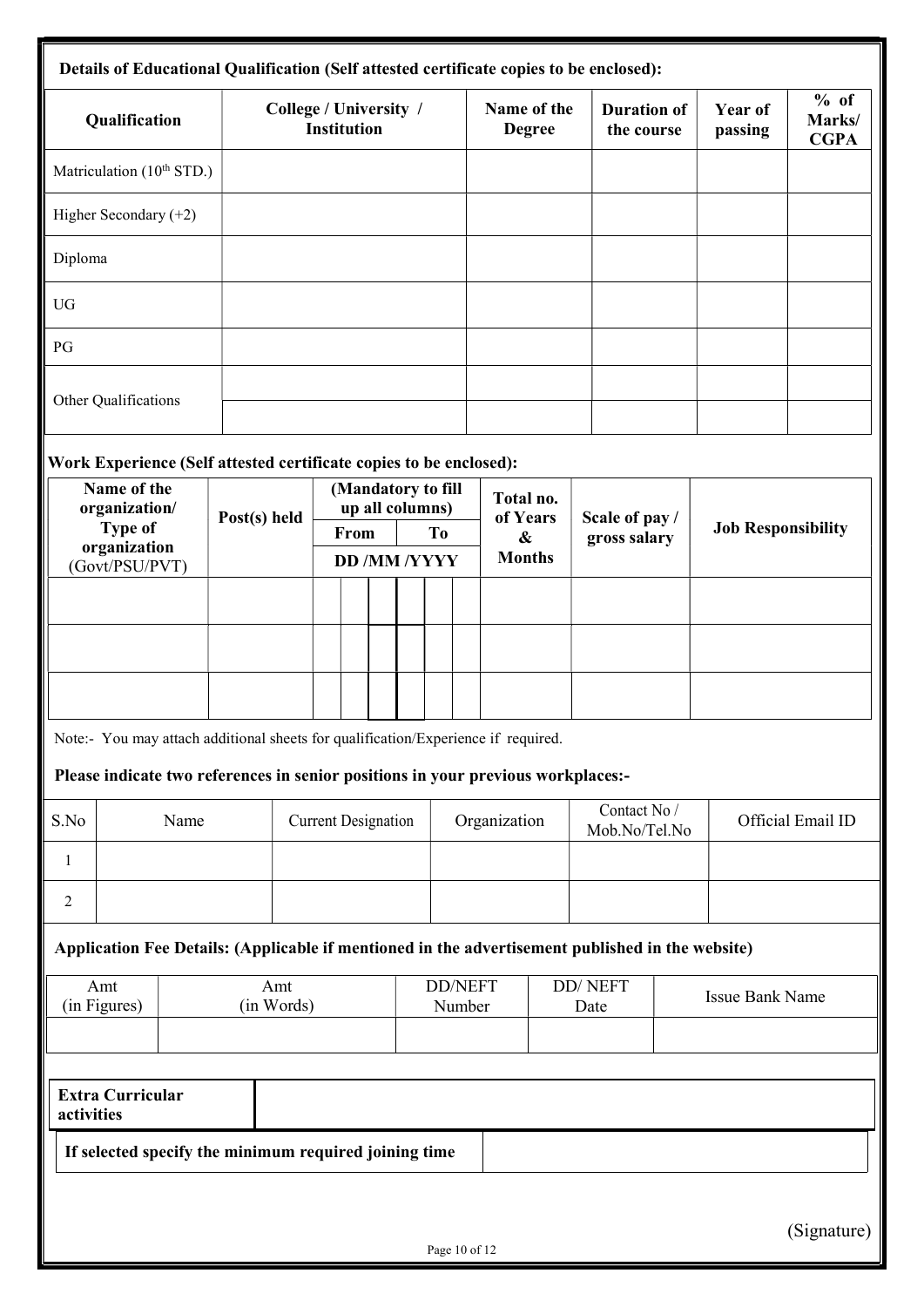| S.No | Languages known | Read | Write | Speak |  |  |
|------|-----------------|------|-------|-------|--|--|
|      |                 |      |       |       |  |  |
|      |                 |      |       |       |  |  |
|      |                 |      |       |       |  |  |

#### List of documents to be attached along with the application form:-

- i. Date of Birth Proof: Copy of Birth Certificate or  $10<sup>th</sup>$  Certificate
- ii. Copy of proof of Education Qualifications
- iii. Copy of Experience Certificates
- iv. Copy of Community Certificate
- v. Other relevant certificates (if any)
- vi. Duly attested copies of last 5 years ACRs of the applicant (applicable for deputation post only)
- vii. Vigilance clearance and Integrity certificate as per the proforma attached. (applicable for deputation post only)
- viii. Application fee Demand Draft / Online Payment *(applicable for contractual post only)* 
	- ix. Copy of the detailed Resume / Bio-data / CV

#### Declaration:

I hereby declare that all statements as mentioned in this application are true and correct to the best of my knowledge and belief. I understand that in the event of any particulars or information given above being found false or incorrect, or if at any stage it is found that I do not possess the prescribed qualification/experience for the post, my candidature will be rejected ab-initio and I will not have any right to attend the interview nor will have the right to claim travelling expenses for attending the interview. If any shortcoming(s) is/are detected even after appointment, my services may be terminated. I also certify that I am not facing any charge of, nor have ever been convicted for, any act of moral turpitude or economic offence. I am also aware that all correspondence to the candidates will be only through email ID provided by me.

Place:

Date: (Signature)